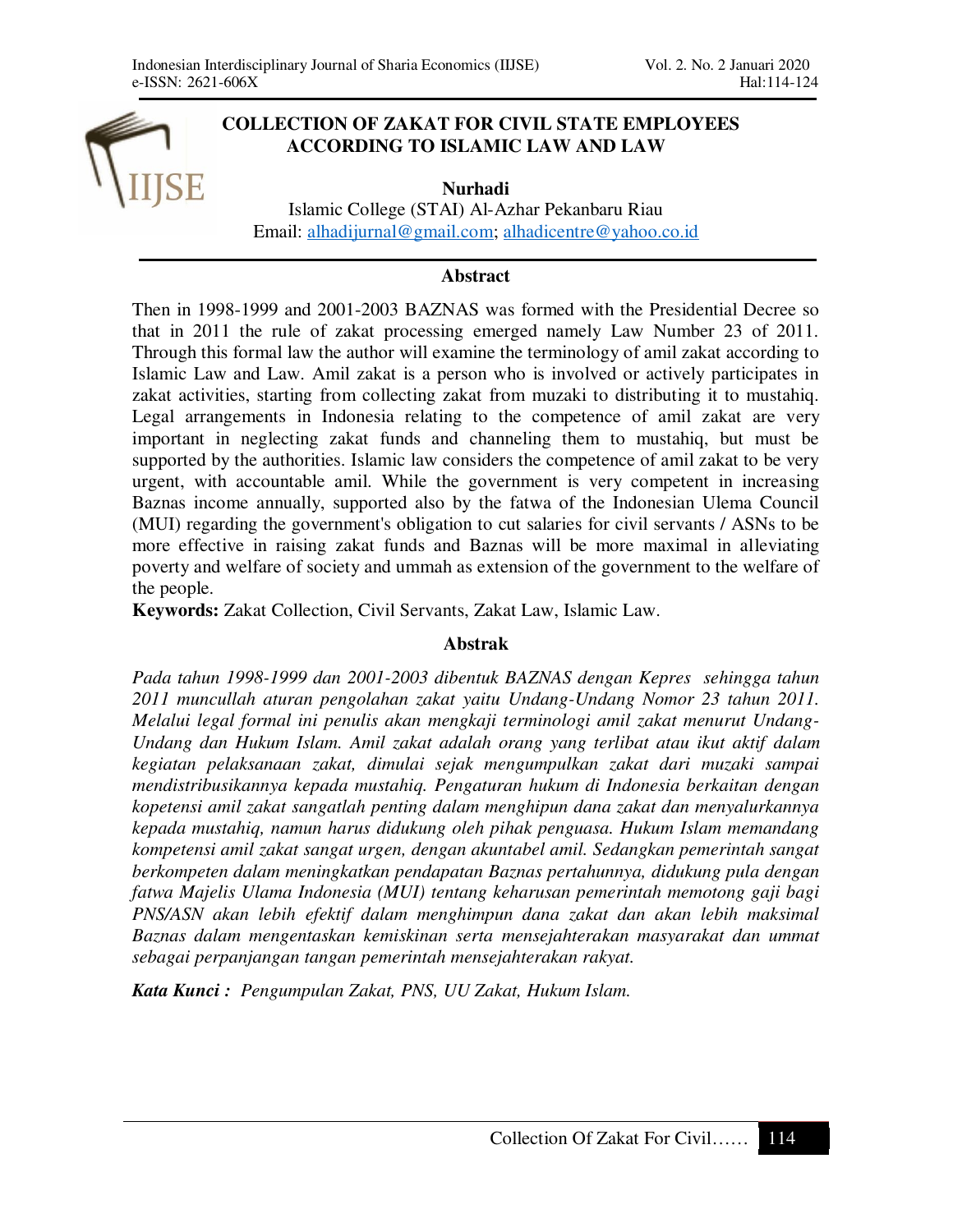# **INTRODUCTION**

Zakat as a form of worship which prioritizes social values in addition to ritual messages, seems to have very long historical roots. It can be predicted as long as mankind itself (the generation of Adam as) or at least from the generation of several prophets of God Almighty and before the Prophet Muhammad, for example Prophet Musa, was obliged to give alms to the wealth of cattle, goats and camels. Nisab at that time (Anshori, 2010: 4). What is commonly known as the five arkan al-Islam (five pillars of Islam), namely creed, prayer, zakat, fasting, and pilgrimage are basically already recited since the time of the Prophet Adam, even if there are differences between generations of prophets with one another , then the inequality is more focused on matters that are formal symbolic and procedures that are tailored to the language of the people of the prophet concerned, rather than differences in the matters of substantial fundamentals (Hafhifuddin, 2012). The connection with the arguments according to revelation is in al-Baqarah: 43, at-Taubah: 34-35 and Maryam: 31.

The obligation of zakat at the time of the Prophet saw began in abd II Hijriah, at that time only the awareness of each individual, there was no official amil (Anshori, 2010). In the IX century, there was the term amil zakat designated by the State and paid for from the amil zakat (A.Karim, 2011; Hafhifuddin, 2012). After the death of the Prophet, it became the responsibility of Abu Bakr and got enemies of zakat dissidents (Tarigan, 2007). Technically the distribution follows the way of the Prophet (Al-Shaykh, 2014). After that, Umar prioritized people's welfare by empowering Baitul Maal (Tarigan, 2011).

Baitul Maal comes from the word bayt in Arabic which means home, and al-mal which has assets. Etymologically, baitul maal means khazinatul mal a place to collect or store property. As for terminologically, Baitul Maal is an institution or party that has a special task to handle all people's assets, both in the form of income and expenditure of the state. Baitul Maal can also be interpreted physically as a place to store and manage all kinds of assets that become State revenues (Sholahuddin, 2015). Whereas this modern and modern era is felt, almost all Islamic countries have used amil bodies to collect zakat and its distribution (Anshori, 2010; Hafhifuddin, 2012).

History records the development of amil zakat in Indonesia starting in 1968 issued by Minister of Religion Regulation Number 4 of 1968 concerning the Establishment of the Amil Zakat Agency and Minister of Religion Regulation Number 5 of 1968 concerning the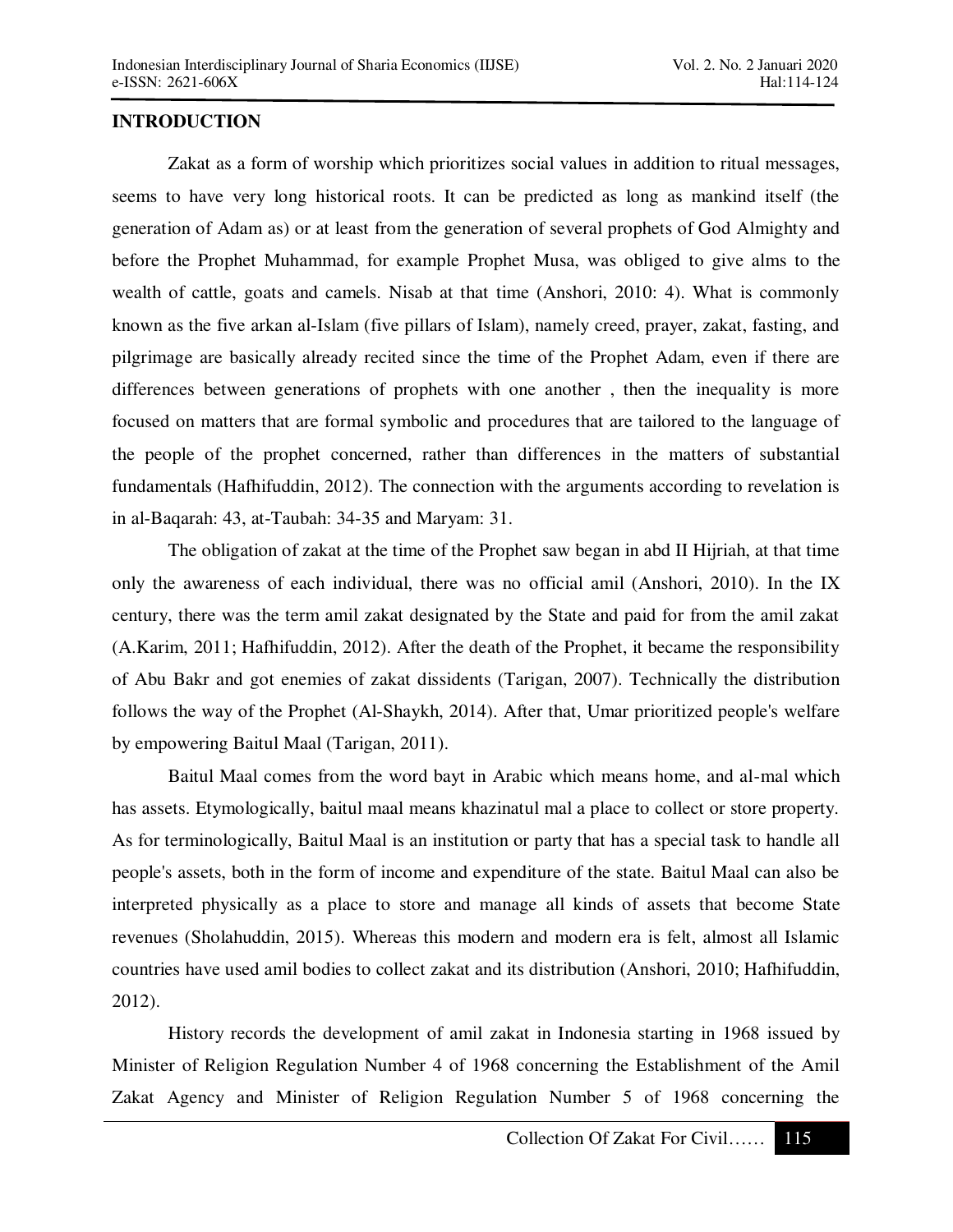Establishment of the Baitul Maal. The two PMAs have very close links because Baitul Maal functions as the recipient and container of zakat, and then is deposited to the amil zakat body to be distributed to the rightful. In 1984 the Minister of Religion issued Instruction No. 2 of 1984 dated March 3, 1984 concerning the Thousand Rupiah Infaq during the month of Ramadhan, the implementation of which was regulated in the Decree of the Director General of Islamic Bimas and Hajj Affairs Number 19/1984 dated April 30, 1984. The Minister of Religion 16/1989 concerning the Development of Zakat, Infaq and Shadaqah, which assigned all ranks of the Ministry of Religion to assist religious institutions that administer zakat, infaq and shadaqah to use zakat funds for Islamic education activities and others

 In 1991 a Joint Decree of the Minister of Religion and Minister of Home Affairs was issued No. 29 and 47 of 1991 concerning Guidance of the Amil Zakat, Infaq and Shadaqah Agency which was then followed up with Minister of Religion Instruction Number 5 of 1991 concerning Guidelines for Technical Guidance of the Amil Zakat Agency, Infaq and Sadaqah and The Instruction of the Minister of Home Affairs Number 7 of 1998 concerning the General Guidance of the Amil Board of Zakat, Infaq and Shadaqah. In 1998-1999 and 2001-2003 BAZNAS was formed on the Presidential Decree (Baznas, 2016) until 2011 a law was regulated governing zakat processing in Law No. 23 of 2011 (Purbasari, 2015).

From the background above, the problem needs to be formulated is what is amil zakat and what is the competence of amil zakat according to Islamic Law and Law)?

# **DISCUSSION**

#### **Amil Zakat**

The scholars provide various definitions of amil, including the following: 1). According to Imam Shafi'i amilun are people who are appointed to collect zakat from their owners (Asnaini, 2012: 54.). From this understanding, amil is the people in charge of collecting zakat. 2). According to Yusuf Qardhawi il amilun are all people who work in administrative equipment on zakat affairs, both in the matter of collecting, storing, recording, calculating and recording the entry of zakat and sharing with the mustahik (Qardhawi, terj., Harun, 2012: 545). 3). Regarding zakat collection officers, Hasbi chose the opinion of Abu Hanifah and Malik who stated that amilin was an officer who was given wages taken from the zakat collection according to the level of their labor (Shiddiqi, t.th: 209). 4). Amil zakat is all parties acting on the work related to the collection, storage, safekeeping, recording and distribution or distribution of zakat assets.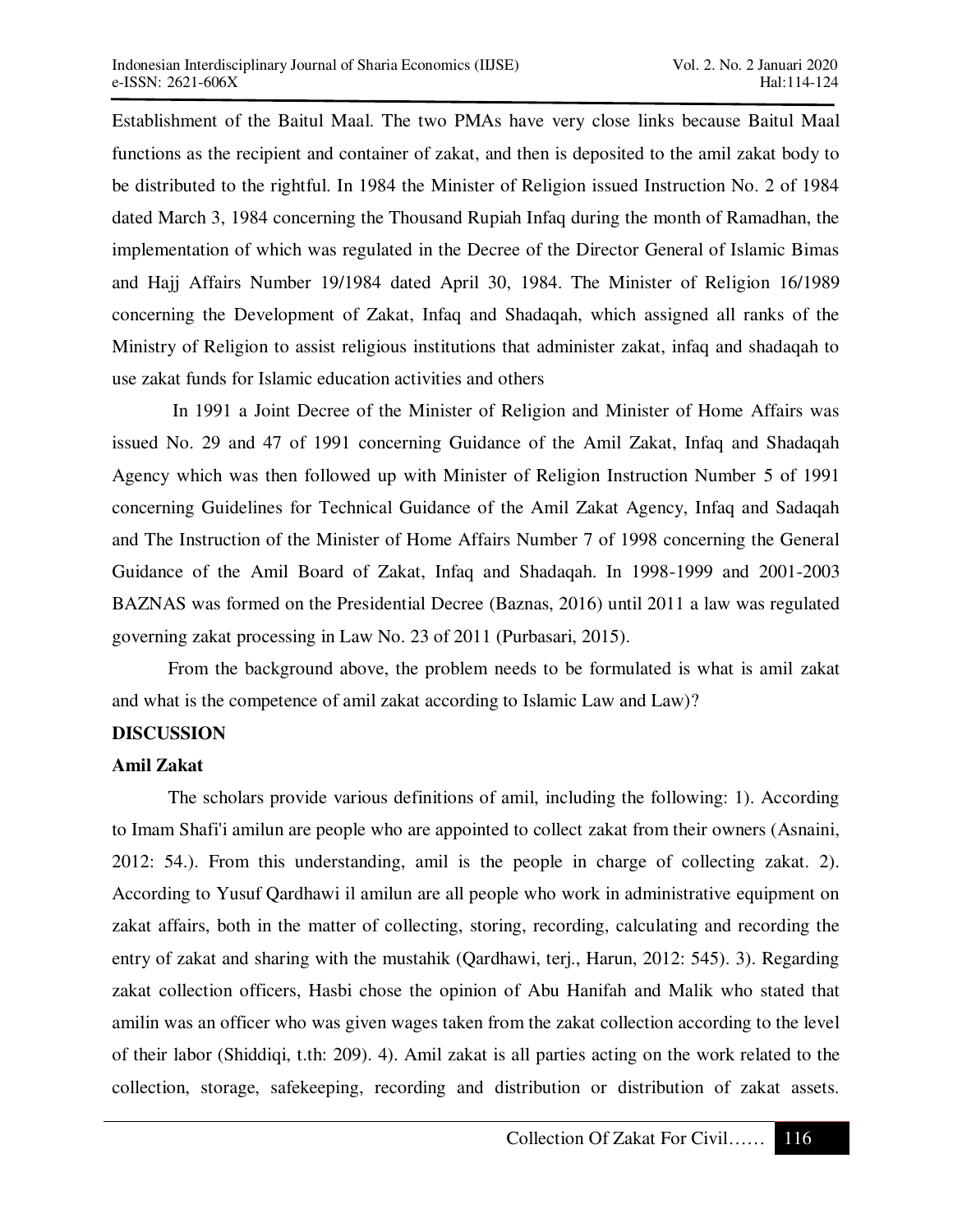(Kurnia, 2015: 142) So, amil zakat is the people involved or actively participating in zakat implementation activities starting from collecting zakat from muzaki to distributing it to mustahik. Amil's Legal Basis in the Koran (at-Taubah: 103 (Basyir, 1997: 76), at-Taubah: 60 (Shihab, 2012: 629 and al-Utsaimin, 2011: 298-299) and Sunnah and Fatwa MUI Number 8 In 2011 about Amil Zakat, namely: (MUI, MUI Fatwa Number 8 of 2011 concerning Amil Zakat, http://mui.or.id accessed on February 26, 2018):

Amil zakat is: a. A person or group of people appointed by the Government to manage the implementation of zakat worship; or b. A person or group of people formed by the community and authorized by the Government to manage the implementation of zakat.

Amil zakat must fulfill the following conditions: a). Muslim; b). Mukallaf (understanding and baligh); c). Trustful; d). Having knowledge about the laws of zakat and other matters related to the duty of amil zakat.

Amil zakat has the duty: a). Withdrawal / collection of zakat which includes compulsory data collection of zakat, determination of the obligatory object of zakat, the amount of zakat payment, the amount of zakat rates, and certain conditions for each object of obligatory zakat; b). Maintenance of zakat which includes inventory of assets, maintenance, and securing zakat assets; and c. Distribution of zakat which includes the distribution of zakat assets to arrive at the zakat mustahik properly and correctly, and includes reporting.

Basically, the operational costs of managing zakat are provided by the Government (ulil amr); In the event that operational costs are not funded by the Government, or provided by the Government but insufficient, then the operational costs of managing zakat which are the duty of amil are taken from zakat funds which are part of amil or from Fi Sabilillah within reasonable limits, or taken from outside funds zakat.

Activities to build zakat awareness such as advertisements can be funded from zakat funds which are part of amil or Fi Sabilillah within the reasonable, proportional and in accordance with the rules of Islamic law. Amil zakat which has received a salary from a state or private institution in its duties as amil is not entitled to receive a portion of the zakat fund which is part of amil. While amil zakat which does not get a salary from the state or private institution has the right to receive a part of the zakat fund which is part of amil as compensation on the basis of the principle of fai. Amil may not accept gifts from muzaki in relation to his duties as amil. Amil may not give gifts to muzaki that come from wealth of zakat (Nopiardo, 2016).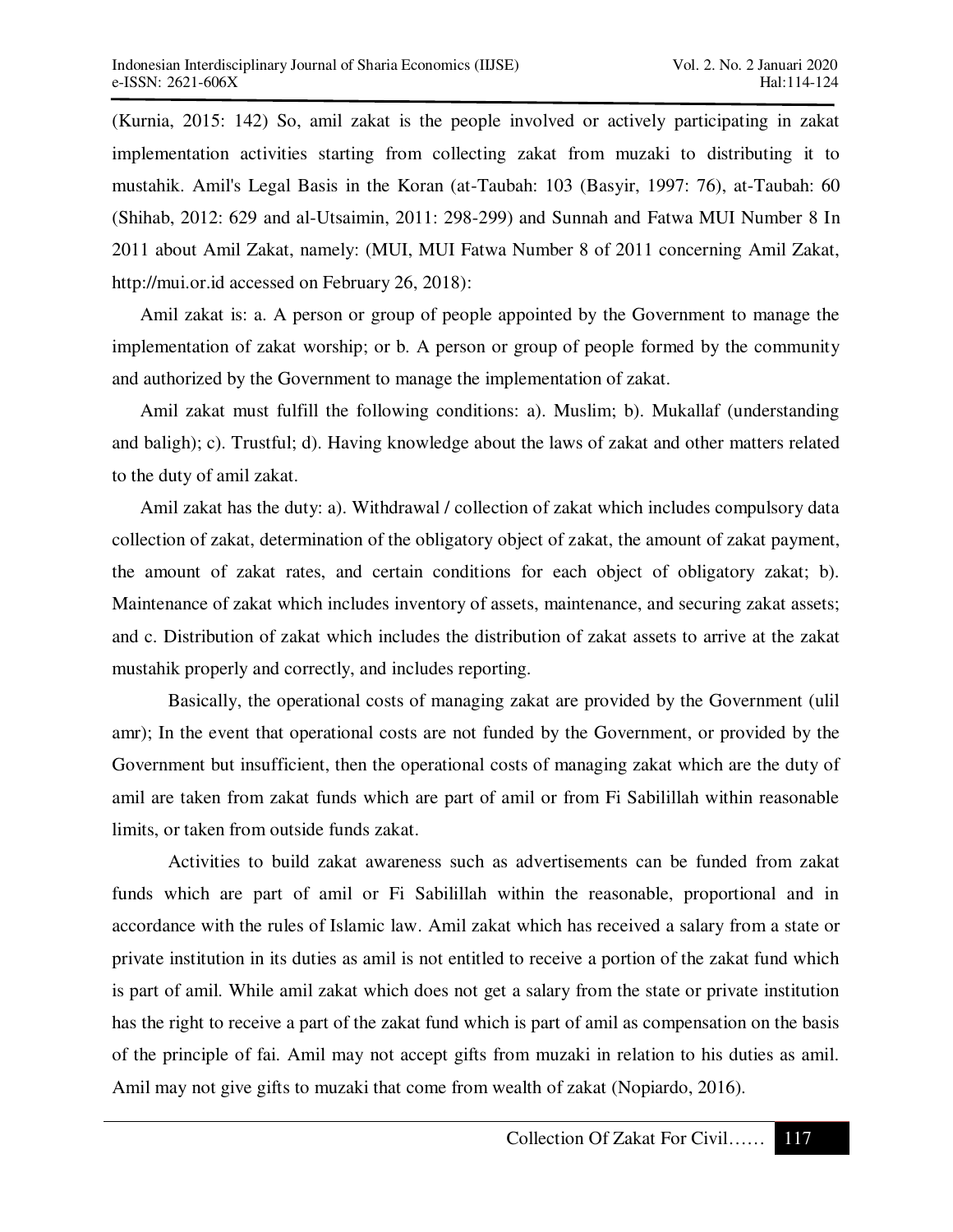### **Authority of Amil Zakat According to Zakat Law**

Zakat management according to Law Number 23 Year 2011 is an activity of planning, implementing and coordinating supervision in the collection, distribution and utilization of zakat. These activities, one of which is the Amil Zakat Institution as stipulated in Article 17 of Law Number 23 Year 2011 concerning Management of Zakat. According to Sudirman, the Amil Zakat Institution is a zakat management institution formed by the community so that it does not have an affiliation with the Amil Zakat Agency (Sudirman, 2007), which incidentally was formed on the initiative of the government. Juridically, the definition of LAZ can be found in the explanation of Article 7 Paragraph (1) of Law Number 38 of 1999 concerning Management of Zakat. The amil zakat institution is seen as a zakat management institution that was fully formed on the initiative of the community and by the community (Law No. 38 of 1999). After this Law was amended, the definition of LAZ also experienced changes as stipulated in Article 1 point 8 of Act Number 23 of 2011 concerning Management of Zakat.

The Amil Zakat Institution, hereinafter abbreviated as LAZ, is an institution formed by a community that has the task of helping the collection, distribution and utilization of zakat (Law No. 23 of 2011). Through this definition, the role played by LAZ also changes, namely as a helper in the management of zakat in Indonesia. So according to the laws in Indonesia the competence of amil zakat is very important in regard to zakat funds, not only accepting zakat from the muzakki, it must also participate in reminding and enlightening and understanding the importance of tithe to help and cleanse property for the journalists to become the muzakki obedient (Ramadhita, 2011).

To improve the role and function of LAZ, four principles need to be developed, namely the principle of harmony, moral principles, management principles, and institutional principles. The principle of morality, pillars of faith, institutions, functions to increase public trust, especially muzakki to channel zakat, infaq, shadaqah to LAZ. While the management principle functions to empower mustahik, so that they can turn into muzakki in the future. hence the existence of LAZ and UPZ is proof that amil zakat is very competent in collecting zakat from the muzakki (Ramadhita, 2011; Purbasari, 2015).

# **Amil Zakat Success According to Islamic Law**

Amil zakat competence in the opinion of the Islamic Ulama is (Nopiardo, 2016). The Syafi'i School states that zakat may be channeled through amil zakat formed by the government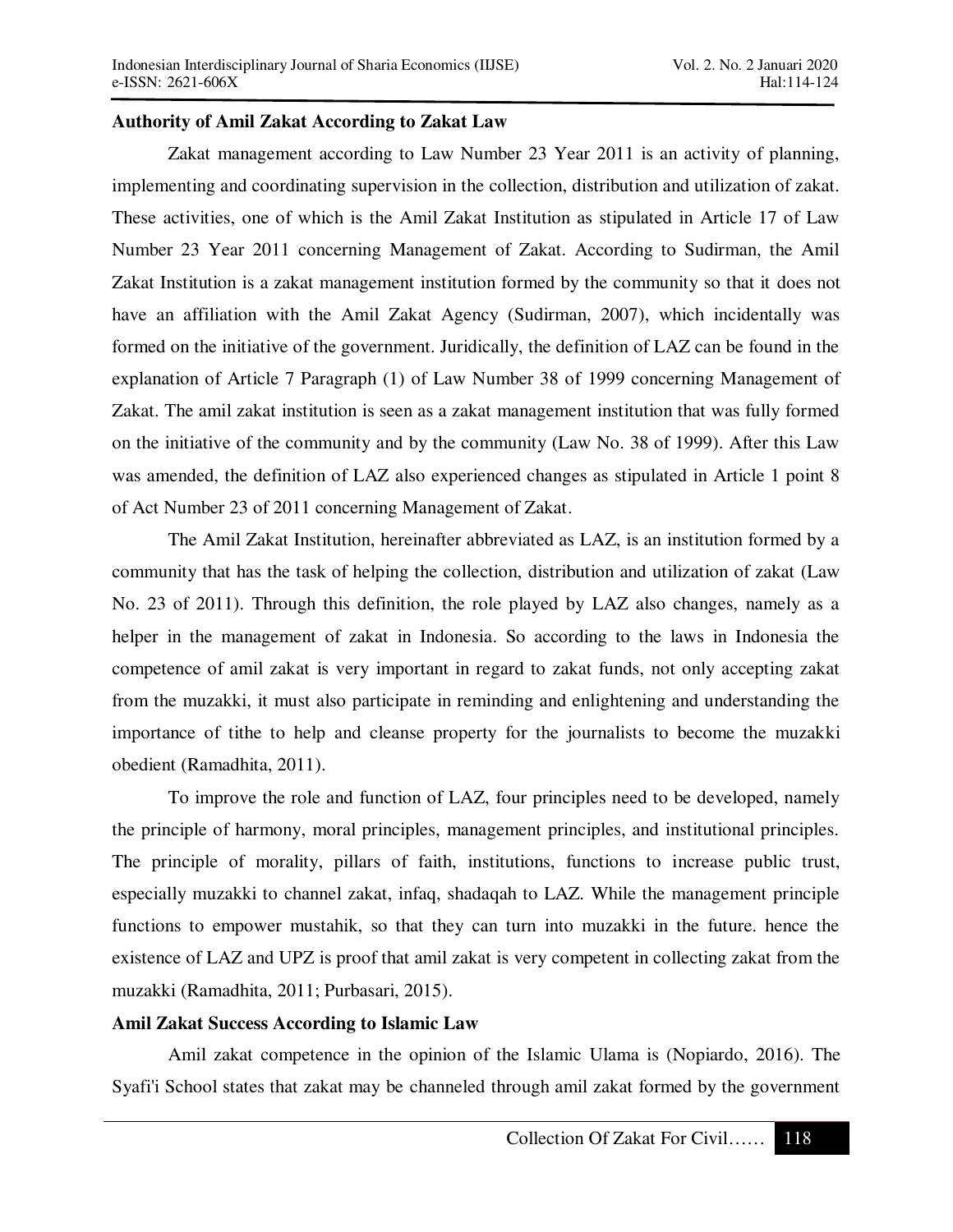(imam), especially if the government is fair to its people. 2). According to the Hanafi School, it was stated that the best way to distribute zakat was done by muzaki, but if it still wanted to go through the amil zakat body, it was permissible and valid. (Rofiq, 2014: t.h.). 3). According to Hanabillah, it was stated that the circumcision of the muzaki handed over his own zakat, thus he was very sure, that his zakat arrived at his mustahik but if he gave it to the government, it was also permissible (jaiz). 4). According to Malikiyah, stating that if the priest is fair (remember, amil is an apparatus of the priest equal to the government), it is left to the priest and if it is not fair, it can be left to the mustahik himself (Santoso et al., 2014).

According to the scholars of the four schools of competence, amil zakat is only a solution and a suggestion if the government is fair. However, according to the author, this is if the relationship is to channel zakat, then the competence of amil zakat is very small, if it is related to zakat collection, which the journalists are reluctant to pay zakat, should the government intervene in collecting zakat funds as a form of State's welfare in public welfare. At least there is an urgency that paying zakat through official amil zakat is better fulfilled, and the purpose of welfare for the government will be helped. The urgency is: 1). In accordance with the qur'qn san sunnah texts; 2). To optimize the level of discipline of zakat payers; 3). To maintain the inferiority feelings of mustahik towards muzaki; 4). To achieve efficiency and effectiveness as well as targets in the utilization of zakat; 5). To show the symbol of Islam in terms of managing the economic potential of the people 6). To produce accurate muzaki and mustahik data (Nopiardo, 2016).

#### **Government Authority and Competence in Facilitating Zakat for PNS/AS**

Discourse Religion Minister Lukman Hakim Saifuddin said the plan to cut civil servant (PNS) salaries for zakat is not mandatory. The government only aims to facilitate civil servants to commit tithe. "There is no word of obligation, but the government facilitates Muslim civil servants to fulfill their obligations, namely cutting part of their income to pay tithe," Lukman said in his office, Central Jakarta, Wednesday, February 7, 2018.

Lukman said that not all employees are obliged to pay income zakat. Before applying the deduction, the employee will be asked for his approval. Later, any civil servant who enters mandatory zakat requirements will be recorded. Determination will be carried out in accordance with Islamic law. As for those who will collect and manage zakat from civil servants are the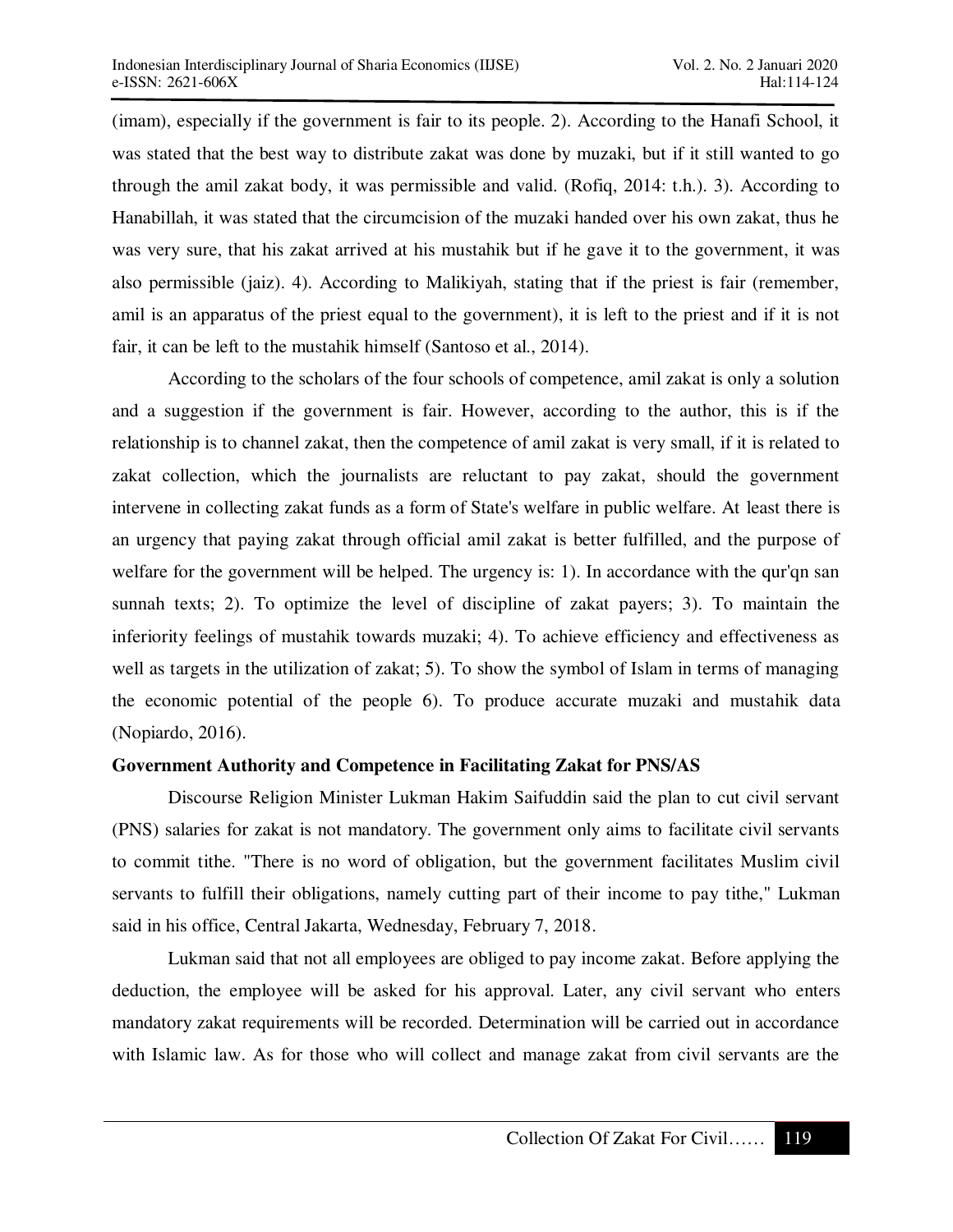National Amil Zakat Agency (Baznas) and other amil zakat bodies. Lukman said that the collected zakat will be used for various interests of the Indonesian people, not just for Muslims.

According to Lukman, this plan was based on the awareness of the huge potential of zakat in Indonesia. He said, if this plan is successful, it is estimated that IDR 10 trillion will be raised per year. "It can be allocated for education, for example building Islamic boarding schools, madrasas, hospitals, helping economic development, as well as victims of natural disasters," he said (Tempo. Wednesday, 7 February 2018 16:51 WIB).

The statement of the minister of religion was welcomed by the MUI, Deputy Secretary General of the Indonesian Ulema Council (MUI) Amirsyah Tambunan said the agency supported the government's proposal to withdraw zakat 2.5 percent of the salaries of civil servants (PNS) who are Muslim. Amirsyah also appreciates if the policy is properly implemented. "What is important is the benefit of the people and the nation," Amirsyah said when contacted by Tempo on Tuesday, February 6, 2018. According to Amirsyah, taking zakat can be done in various sectors. Not only civil servants, zakat can also be withdrawn from the police or the Indonesian National Army (TNI) for example. Because, zakat is obligatory for Muslims.

Therefore, according to Amirsyah, optimizing the increase in zakat is important to implement. Besides being obligatory in the Islamic religion, taking zakat is one step to alleviate poverty. Even so, said Amirsyah, the government needs to think about how to optimize it. The cuts in civil servants' salaries are considered not problematic provided the rules are clear. For example, the government specifies whether all civil servants are obliged to give zakat or only those who are able and fulfill the requirements according to Muslim teachings. "Study must be done first. Try to discuss with stakeholders, there are MUIs or other mass organizations (community organizations), so that the study can be understood and accepted by all parties, "Amirsyah said. Religious Minister Lukman Hakim Saifuddin said that he was preparing the rules regarding zakat collection for civil servants. The zakat comes from deductions from salaries of civil servants who are Muslim at 2.5 percent. "We are preparing a presidential decree (presidential decree) for special zakat collection and this only applies to ASN or Muslim civil servants," he said. Withholding only applies to Muslims. Because, only Muslims have the obligation to pay zakat. However, according to Lukman, deductions from salaries for zakat are not mandatory. Civil servants or state civil servants (ASN) may raise objections if they are not willing to deduct their salary (Tempo. Wednesday, 7 February 2018 16:51 WIB).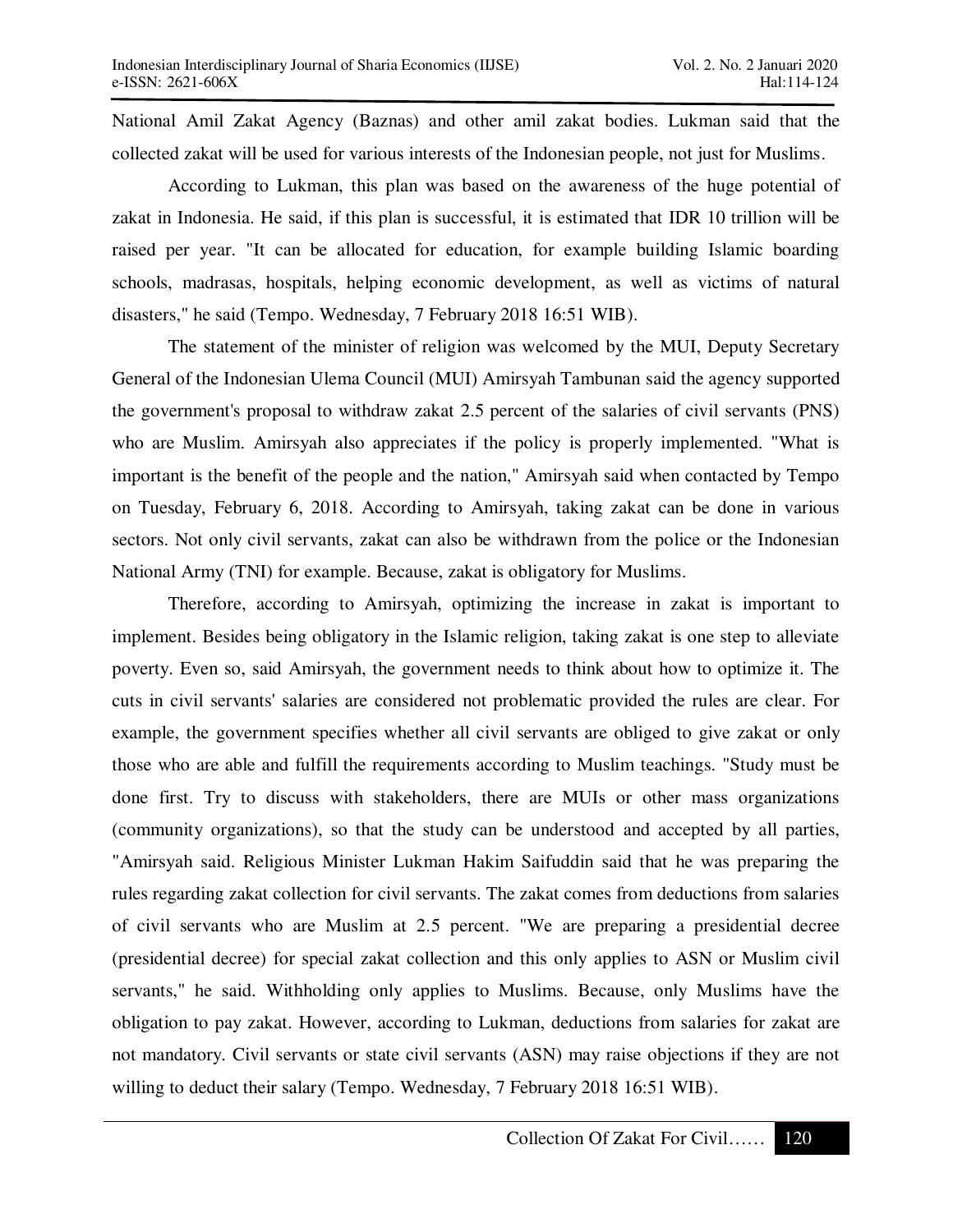But the discourse of the Minister of Religion and MUI was denied by members of the Republic of Indonesia Ombudsman in the field of Religion, Social and Culture Ahmad Su'adi, assessing the plan to withdraw 2.5 percent of Muslim civil servants' salaries for zakat has the potential for maladministration. If the government implements the idea, a violation has occurred. "Zakat is a private matter. So the state must not interfere, let alone withdraw zakat into the government," Ahmad said when contacted by Tempo, Tuesday, February 6, 2018. According to Ahmad, the government should fail to carry out the plan. Because, zakat worship is a private matter, so the state should not interfere with the matter. Moreover, said Ahmad, the management of wrong zakat results in major sins. For example, there is fraud or corruption of zakat funds. "If it happens, the government does what is not supposed to or even prohibited. But this (salary withdrawal) is just a plan," Ahmad said. If the government still wants to withdraw zakat from Muslim civil servants, in the law it is necessary to state the difference between who is mustahik or is entitled to receive zakat and who is the zakat provider.

Ahmad said that the withdrawal of zakat from civil servant salaries had occurred in East Lombok around 2006 or 2007. Initially, the Regional People's Representatives Council and the local regent made a policy similar to the collection of zakat from civil servants. But civil servants feel disturbed and exploited. So they rallied massively. The majority of protesters are lowerranking civil servants. According to Ahmad, it is possible that this will happen again when the government officially collects zakat from Muslim civil servants. Previously, Minister of Religion Lukman Hakim Saifuddin said that he was preparing the rules regarding zakat collection for civil servants. The zakat comes from deductions from salaries of civil servants who are Muslim at 2.5 percent. "We are preparing a presidential decree (presidential decree) for special zakat collection and this only applies to ASN (state civil apparatus) or Muslim civil servants," he said. Cutting, he said, only applies to Muslims, because only Muslims have an obligation However, according to Lukman, salary deductions for zakat are not compulsory, civil servants or ASNs may object if they are not willing to deduct their salary (Tempo. Wednesday, February 7, 2018 16:51 WIB).

According to the authors of the three institutions in the country, namely the minister of religion, the ulama and ombudsman assemblies, there is truth in it, but in Islamic law according to the author, the Ministry of Religion and the MUI are far more appropriate to the present situation, many rich people are reluctant to pay zakat, even the juridical foundation had existed since the Prophet and Abu Bakr, Based on al-Hakim which comes from Jabir, that the Prophet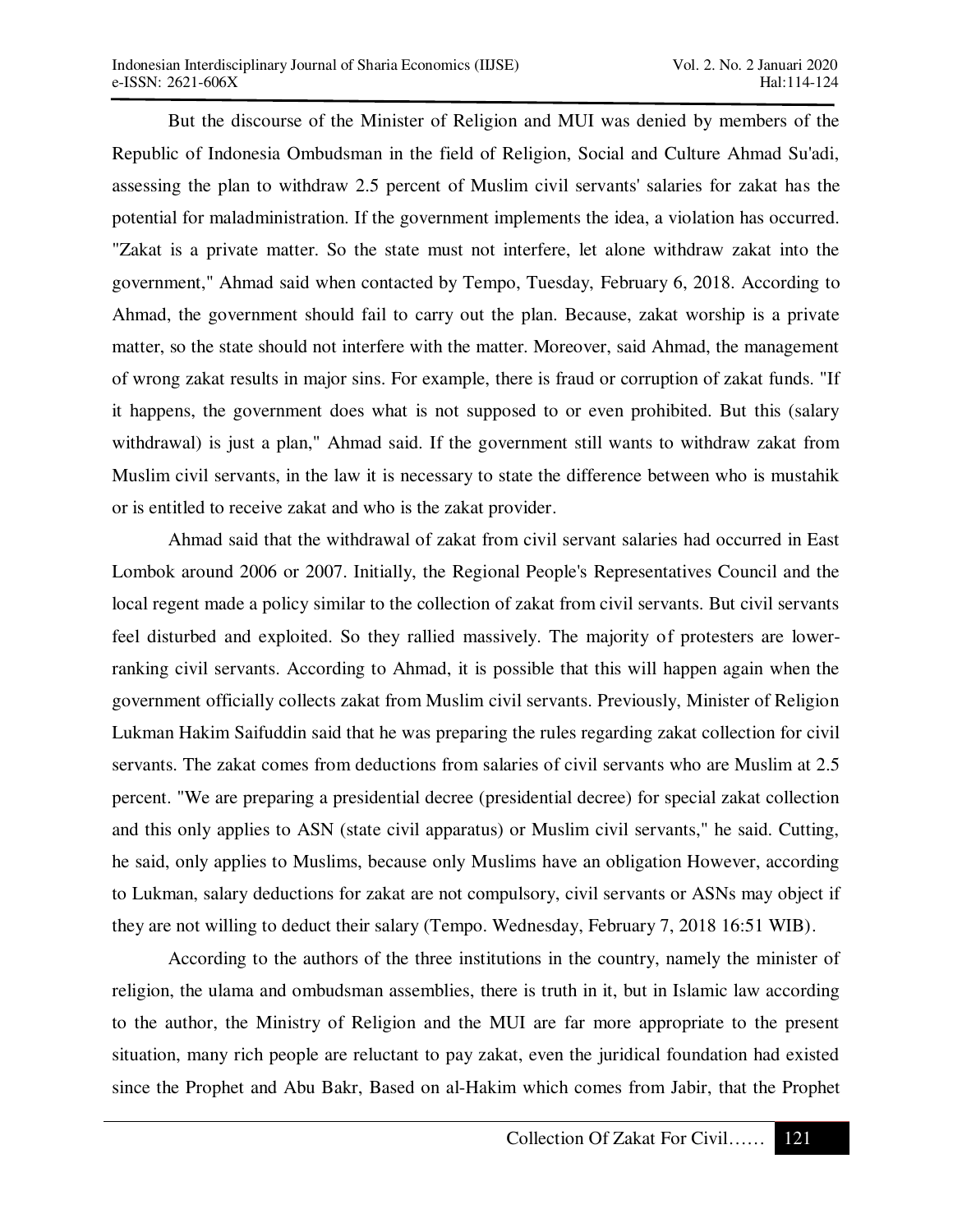Muhammad SAW ordered to take zakat with one sha' of date palm. At that time, a man came to the Prophet while bringing bad quality date palm. Then, this verse (Al-Baqarah 267) was revealed by Allah as a guidance for His believers to take zakat from the best yields and the best quality of goods (Maulida, 2019).

This situation is very appropriate according to the author, that the government with the intention of helping Baznas to collect zakat, and facilitate the muzakki in fulfilling their obligations without having to bother distributing to mustahiq. Dissolution of the role and competence of the government in accordance with the opinions of the Maliki school, in this case is more precise and more useful. So the review of the Maqashid Shariah government competency in cutting civil servants / ASN salaries is very difficult for the community. While the ombudsman's opinion can be ignored, if the management is handed over to Baznas, then the ombudsman statment is nothing to worry about. While the government's desire is only to help Baznas hard work in collecting zakat for the Muslim ummah, this is a good intention, it should not be ignored and must be supported.

#### **CONCLUSION**

Amil zakat is people who are involved or actively participate in zakat implementation activities starting from collecting zakat from muzaki to distributing it to mustahik. According to Indonesian law, the authority and competence of amil zakat are very important in neglecting zakat funds and channeling them to mustahiq, but the dominant collection must be supported by the authorities. According to Islamic law the authority and competence of amil zakat are very urgent too, especially if the amil is fair and transparent. While the government's competency in increasing Baznas revenue in collecting zakat is very urgent, especially if the MUI can issue a fatwa to cut salaries for PNS / ASN to be more effective in collecting zakat and Baznas will be more maximal in alleviating poverty and welfare of society, ummah and people.

#### **BIBLIOGRAPHY**

#### **(Book)**

- A.Karim, Adiwarman. (2011). *History of Thought of Islamic Economics*. Jakarta: The International Institute of Islamic Thought (IIIT).
- Al-Shaykh, Yasin Ibrahim. (2014). *Zakat Improves Fasting for Cleaning Treasure*. Bandung: Publisher Marja.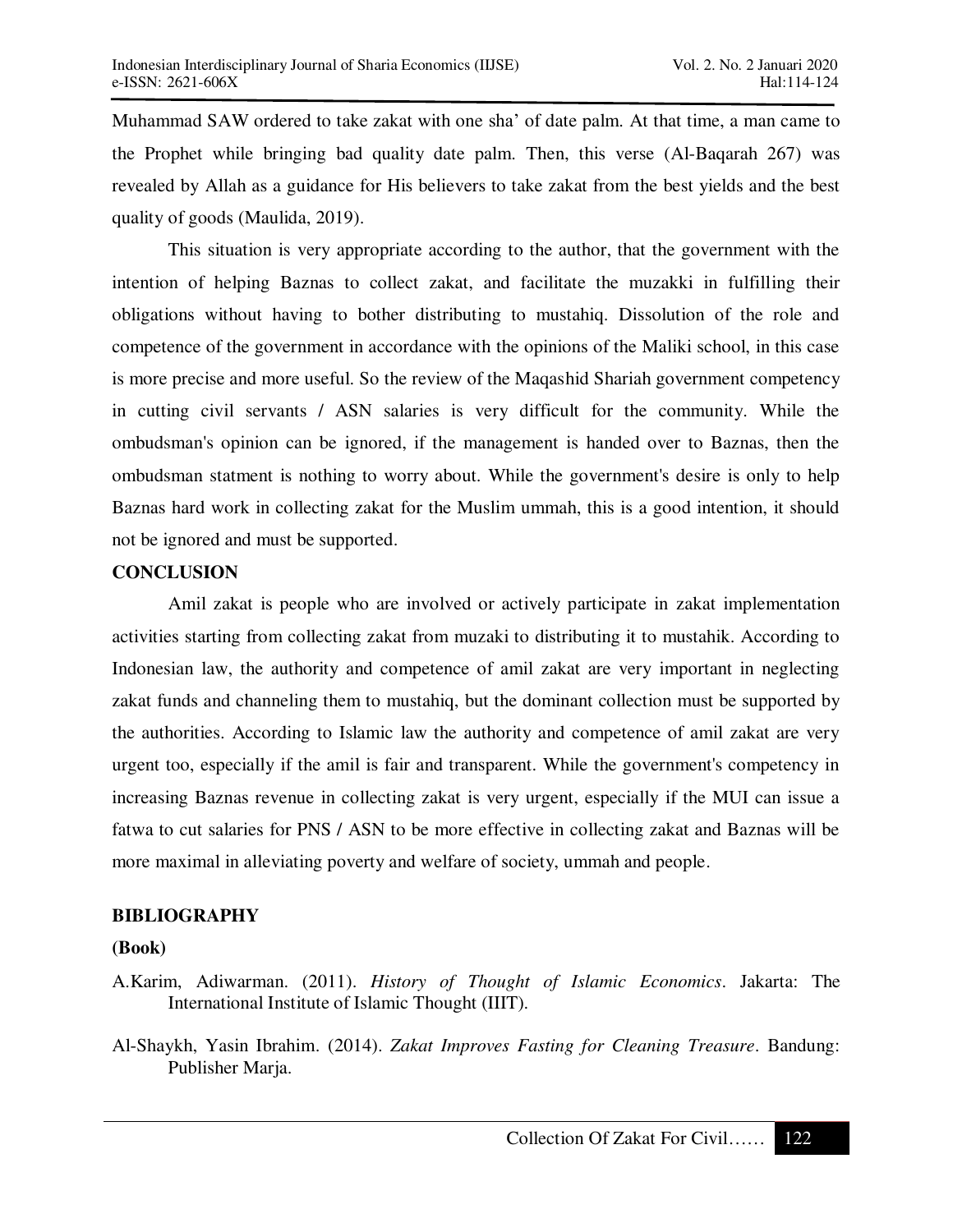- Al-Utsaimin, Muhammad bin Shalih. (2011). *Contemporary Zakat Jurisprudence*, Surakarta: Al-Qowam.
- Anshori, Abdul Ghofur. (2010). *Law and Empowerment of Zakat, Synergy Efforts to Obligate Zakat and Taxes in Indonesia*. Yokyakarta, Pilar Media.
- Asnaini, (2012). *Zakat in the perspective of Islamic Law*. Yogyakarta: Student Library.
- Basyir, Ahmad Azhar. (2007). *Zakat Law*. Yogyakarta: Muhammadiyah Central Leadership Council.
- Hafhifuddin, Didin. (2012). *Zakat in the Economy*. Jakarta: Modern, Gema Insani.

Hafidhuddin, Didin. (2012). *Zakat in the Modern Economy*. Jakarta: Gema Insani.

- Kurnia, Hikmat and Hidayat, A. (2015). *Smart Guide of Zakat, Treasure of Blessings, Reward Increases Plus The Right Way & Easy to Calculate Zakat*. Jakarta: Qultum Media.
- M.Sholahuddin. (2015). *Baitul Maal is a Sharia Currency standard, Paper of the Indonesian Economist Association. Proceedings of the International Seminar on Islamic Economics As A Solution*, Medan, September 18-19.
- Qardhawi, Yusuf. (2012). *Fiqh Zakat, Indonesian edition of Zakat Law*. translated by Salman Harun, Didin Hafidhuddin and Hasanuddin, Jakarta: PT. Litera Antar Nusa Library and Amil Zakat and Infak / Shodaqoh Agency DKI Jakarta.
- Rofiq, Ahmad. (2014). *Contextual Fiqh. From Normative To Social Meaning*. Semarang, Student Library.
- Santoso, Fattah et al. (2014). *Islamic Studies 3*. Surakarta: Institute of Islamic Studies.
- Shiddiqi, Nouruzzaman t.th. *Indonesian Fiqh: Ideas and Ideas*, Yogyakarta: Student Center.
- Shihab, M. Quraish. (2012). *Interpretation of Al-Mishbah: Message, Impression, and Harmony of the Qur'an*, Jakarta: Lentera Hati.
- Sudirman. (2007). *Zakat in Pusaran Arus Modernitas*. Malang: UIN-Malang Press.
- Tarigan, Azhari Akmal. (2011). *Fundamentals of Islamic Economics*. Bandung: Citapustaka Media.

# **(Journal Article)**

Nopiardo, Widi. (2016) *Urgency of Zakat Through Amil in the View of Islamic Economics*. Syari'ah Scientific Journal, Volume 15, Number 1, January-June.